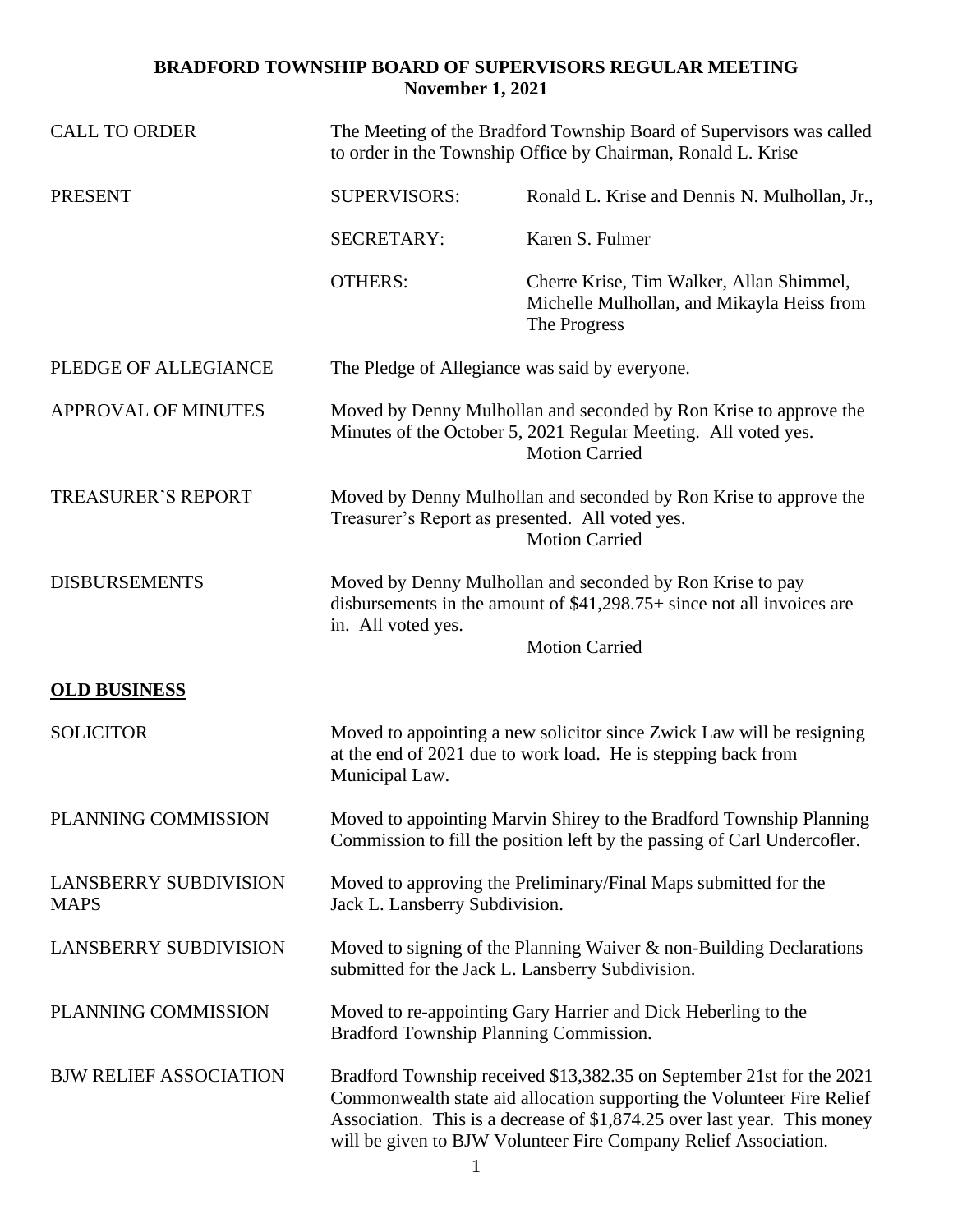## **BRADFORD TOWNSHIP BOARD OF SUPERVISORS REGULAR MEETING November 1, 2021**

| PENSION AID                                       | Bradford Township received \$23,801.49 on September 28th for the<br>2021 Commonwealth General Municipal Pension System State Aid<br>allocation. The Township's MMO for 2021 is \$23,425.00.                                                                                                                                                                                                                                                                                                        |  |
|---------------------------------------------------|----------------------------------------------------------------------------------------------------------------------------------------------------------------------------------------------------------------------------------------------------------------------------------------------------------------------------------------------------------------------------------------------------------------------------------------------------------------------------------------------------|--|
| <b>STATE LIQUID FUEL</b>                          | Bradford Township's estimated Liquid Fuels allocation for 2022 is<br>\$178,095.73. This is an estimated increase of \$2,536.54 from last year.                                                                                                                                                                                                                                                                                                                                                     |  |
| <b>RESOLUTION 2021-08</b>                         | Moved to adopting Resolution 2021-08 amending the Bradford<br>Township 2021 Budget to add the ARPA money received on July 7,<br>2021 of \$155,381.45.                                                                                                                                                                                                                                                                                                                                              |  |
| <b>STANDING COMMITTEES</b>                        |                                                                                                                                                                                                                                                                                                                                                                                                                                                                                                    |  |
| <b>HIGHWAY SAFETY</b><br><b>COMMISSION</b>        | Supervisor Denny Mulhollan said they have been busy digging out<br>and cleaning ditches. Mutton Hollow pipes have been started for the<br>grant project. It is not quite half completed. DGLVR Grants were<br>applied for HoopUp and Killen Roads. They worked on Grahampton<br>Road and the GLG project is completed.                                                                                                                                                                             |  |
| <b>EMERGENCY MANAGEMENT</b><br><b>COORDINATOR</b> | Justin Millinder, Emergency Management Coordinator, did not submit a<br>report for the month of October.                                                                                                                                                                                                                                                                                                                                                                                           |  |
| <b>CITIZENS INPUT</b>                             |                                                                                                                                                                                                                                                                                                                                                                                                                                                                                                    |  |
| <b>ALLAN SHIMMEL</b>                              | Allan stated he lived on Clearfield Street in Bradford Township and<br>has 76 acres he is looking a maybe subdividing in the future but has<br>concern over water issue. He asked about paving of Clearfield Street<br>and if the number of houses determined if it got paved. The supervisors<br>told him it did not matter on the number of houses. They talked about<br>the possibility of paving at a later time and told Allan they would help<br>in any way they could with the water issue. |  |
| <b>NEW BUSINESS</b>                               |                                                                                                                                                                                                                                                                                                                                                                                                                                                                                                    |  |
| <b>RESOLUTION 2021-09</b>                         | Moved by Ron Krise and seconded by Denny Mulhollan to adopting<br>Resolution 2021-09 requesting a Multimodal Transportation Fund Grant<br>from the Pennsylvania Department of Transportation for T-208 Egypt<br>Road Bridge Replacement which includes the paving of Doc Welker<br>Road to be used as a detour during the bridge closure as opposed to a<br>temporary bridge. All voted yes.<br><b>Motion Carried</b>                                                                              |  |
| <b>ANNUAL BUDGET</b>                              | Moved by Denny Mulhollan and seconded by Ron Krise to approving<br>the 2022 Proposed Annual Budget with Final Adoption at the<br>December 7th Board of Supervisors Meeting. All voted yes.<br><b>Motion Carried</b>                                                                                                                                                                                                                                                                                |  |